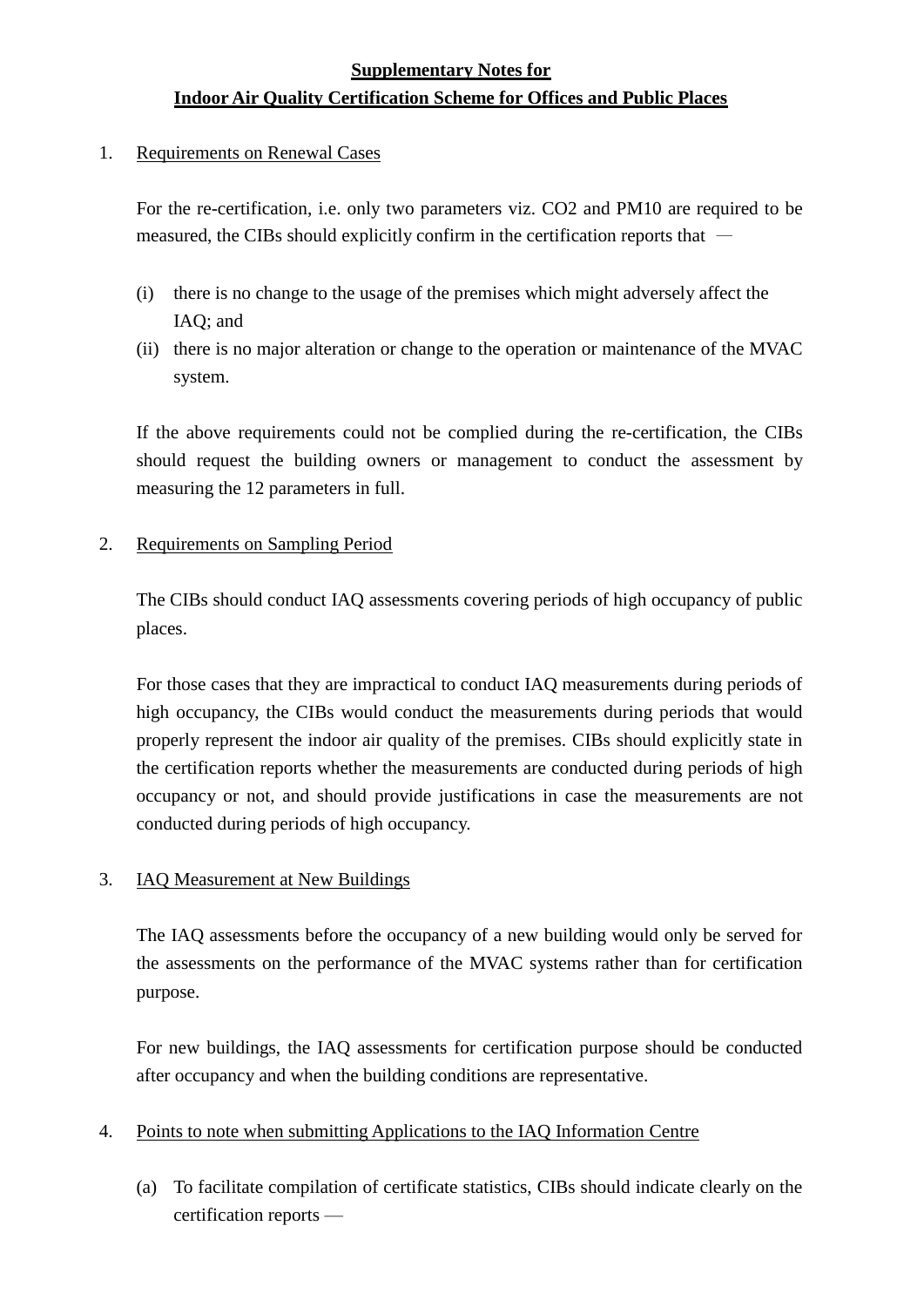- (i) whether the premises of concern are government premises or private premises,
- (ii) whether it is an office or a public place, and
- (iii) whether the area covered by the certification is only part of the building of concern (partial building) or covered the whole building (whole building).
- (b) To avoid delay in the processing of the applications, CIBs should provide correct and consistent information in the application form, executive summary and certification report.
- (c) It is noted that in some applications, the contact point of the applicant either could not be contacted or the person actually do not have any or much information about the application. To facilitate IAQIC to contact the applicants when necessary, CIBs should advise the applicants to provide a person, or persons, who have knowledge about the application as the contact point(s) and provide their contact details (viz. name, post title, telephone number and email address (if appropriate)) in the application.

It is noted that for some applications involving government premises, the applicant is EMSD instead of the user department. As the applicant should be the owner or occupier of the premises, it should be more appropriate to assign the user department instead of EMSD as the applicant.

(d) To facilitate the provision of the above information, IAQIC would revise the application form, executive summary. CIBs should provide the information as required.

#### 5. Certification for Lift Lobbies and Public Corridors

—

Noting that there are some certifications which mainly covered lift lobbies and public corridors. It is considered, however, that the IAQ measurement results are less representative and sometimes misleading due to limited number of sampling locations.

The number of sampling points for lift lobbies and public corridors should not be less than

- (i) the corresponding minimum number of sampling points as set out in the "A Guide on Indoor Air Quality Certification Scheme for Offices and Public Places" (the Guide), and
- (ii) 30% of the number of floors of the building concerned (round up to the next higher integer).